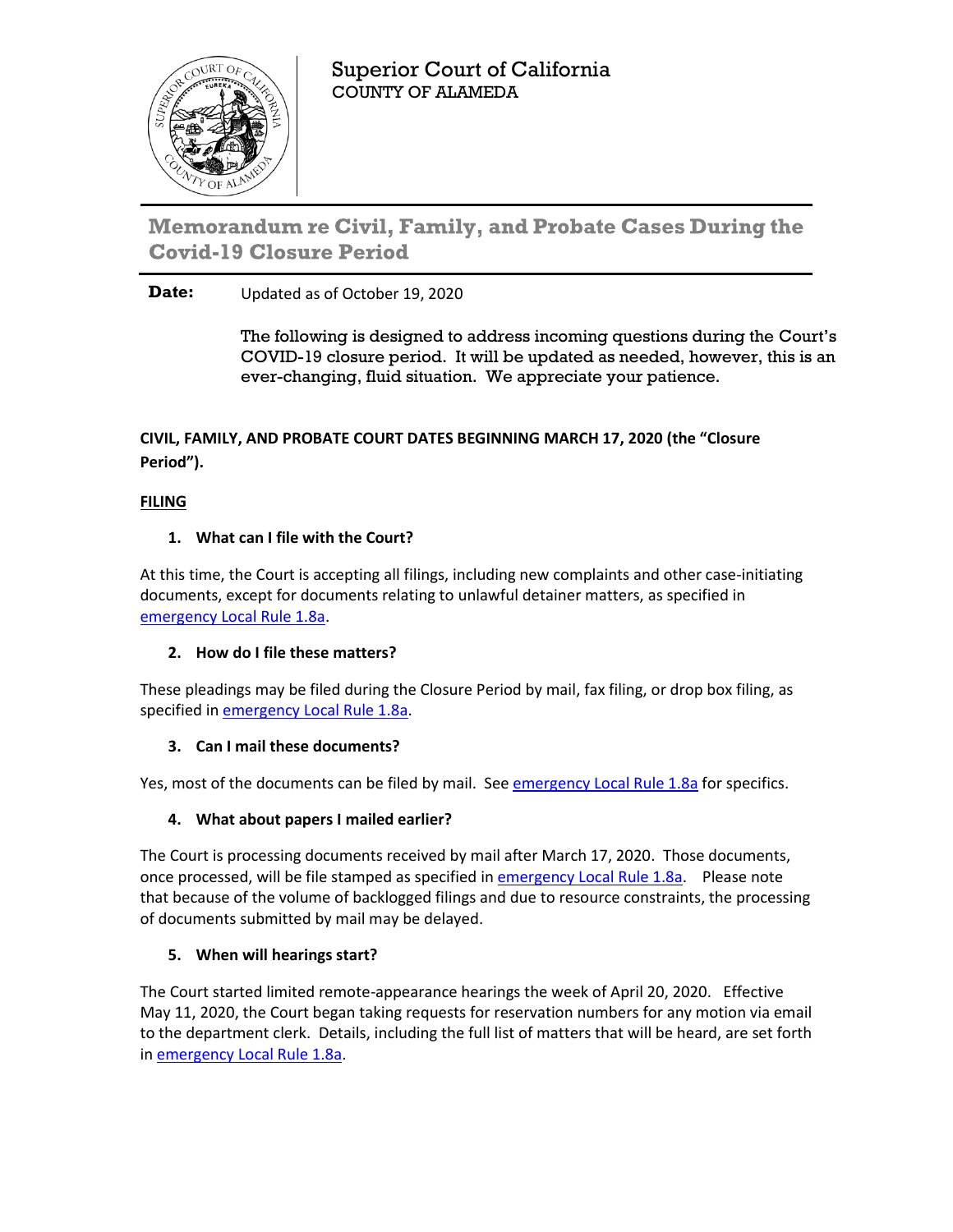#### Civil, Family, and Probate Cases During the COVID-19 Court Closure October 19, 2020 Page 2

Ex parte requests do not require a reservation number but should simply be filed and served. If a party wishes to oppose the ex parte request, the party should promptly email the department clerk of this intention. The Court will review the request and any opposition, and will either rule or set a hearing.

Judges may also schedule informal conferences with litigants via email.

### **6. What about trials?**

The Court recently resumed holding jury trials in asbestos preference cases. In addition, Court trials may be conducted remotely via videoconference. The Court will provide additional procedural information to parties and counsel conducting remote court trials.

# **7. How will hearings be conducted?**

All hearings will be via remote technology; no in-person hearings will be held at the Court. The Court will determine the manner of hearing, which may include video or telephonic means. See [emergency Local Rule 1.8b](http://www.alameda.courts.ca.gov/Resources/Documents/Emergency%20Rule%201.8b%20-%20NEW%20May%2019%20-%20FINAL.pdf) for details.

### **CIVIL**

### **8. How will a matter be set for a hearing?**

If the matter relates to a motion permitted by Emergency Rule 1.8a or a case management conference, the Court will issue a tentative ruling (TR). If the TR is contested (see Local Rule  $3.30(d)$ , the matter will be heard. The hearing date and time may be at a later date than the date the motion was scheduled for. If an emergency request has been filed, the Court will determine whether a hearing is required and inform the parties.

#### **9. Will civil hearings be set daily during the Closure Period?**

Effective May 11, 2020, each civil department will have a specific day and time period each week for hearings, and previously scheduled hearings may be reset as necessary to the applicable department day and time. Hearings will be limited as set forth in emergency Local [Rule 1.8a.](http://www.alameda.courts.ca.gov/Resources/Documents/Emergency%20Local%20Rule%201.8a%20-%20(April%2010,%202020;%20amended%20August%2014,%202020)(1).pdf)

#### **10. Will the Court conduct informal conferences during the Closure Period?**

Yes, during the Closure Period, judges may conduct informal conferences outside of the formal hearing schedule.

Parties may request an informal conference, after meeting and conferring with the opposing party, by emailing the departmental clerk. The subject line of the email must clearly state "REQUEST FOR INFORMAL CONFERENCE" and list the case name and number. All parties must be cc'd on the email. The email should explain the reason for the request and whether the parties jointly agree to the request.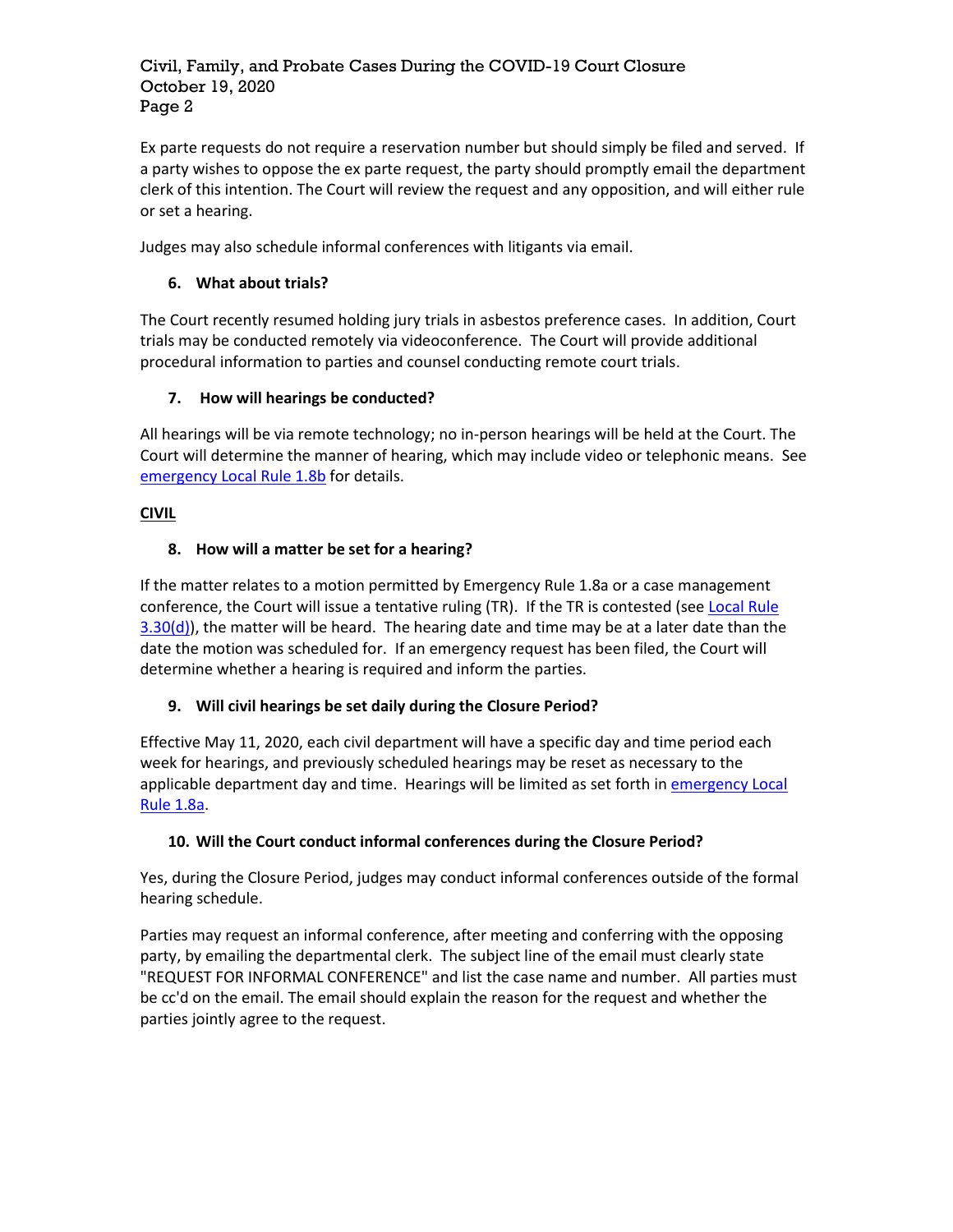### **11. Can I file a new complaint?**

Yes, as of May 11, 2020, the Court will accept new complaints for filing in all case types except for unlawful detainers. Please note also that on April 6, 2020, the Judicial Council of California adopted **Emergency Rule 9**, which extended the statute of limitations on all matters.

#### **12. Where can I go for additional information?**

Check the Alameda Superior Court **DomainWeb** page to confirm hearing dates and times and to see if your filing has been processed. Check the [COVID-19](http://www.alameda.courts.ca.gov/Pages.aspx/COVID-19) page of the Superior Court's website for new rules and changes.

# **FAMILY**

# **13. When are family cases being heard?**

Starting April 20, 2020, the Court began hearing limited Family matters on Mondays and Thursdays. Effective May 4, 2020, the Court expanded its remote hearings to include hearings each day of the week, and each bench officer was assigned a session (half-day) per week. Beginning June 1, 2020, the Court will further expand its remote hearings to three sessions per bench officer per week. A schedule of each bench officer's sessions can be found on the Court's [COVID-19 web page.](http://www.alameda.courts.ca.gov/Pages.aspx/COVID-19)

### **14. What family matters will be heard?**

Every bench officer is now hearing all types of family law actions. Which matters will be selected and set for hearing will be determined by bench officers and the Court will send out invitation with hearing information with as much notice as possible.

# **15. When will the Court begin accepting additional family-related filings?**

As of May 11, 2020, the Court is accepting all family-related filings other than appeals by fax filing, drop box, and mail.

# **16. I have a court date scheduled in June or July. Will it be continued?**

The Court continues to conduct all business remotely, to the extent possible given resource and technological limitations. All hearings will be conducted remotely, and the Court will notify you by mail if your case is being continued or if it has been selected for a video hearing. Given the expansion of remote hearings in June, there is a strong likelihood that your matter may be heard with a slight adjustment of the court date to accommodate the bench officer's scheduled sessions. Despite this expansion, there is still a possibility that non-emergency RFOs will be provided new future dates.

# **17. What is happening with my judgment or FOAH that was submitted before the closure?**

All Judgments and FOAHs submitted prior to the Closure Period have been processed. If you believe that a submitted Judgment or FOAH has not been addressed, please email the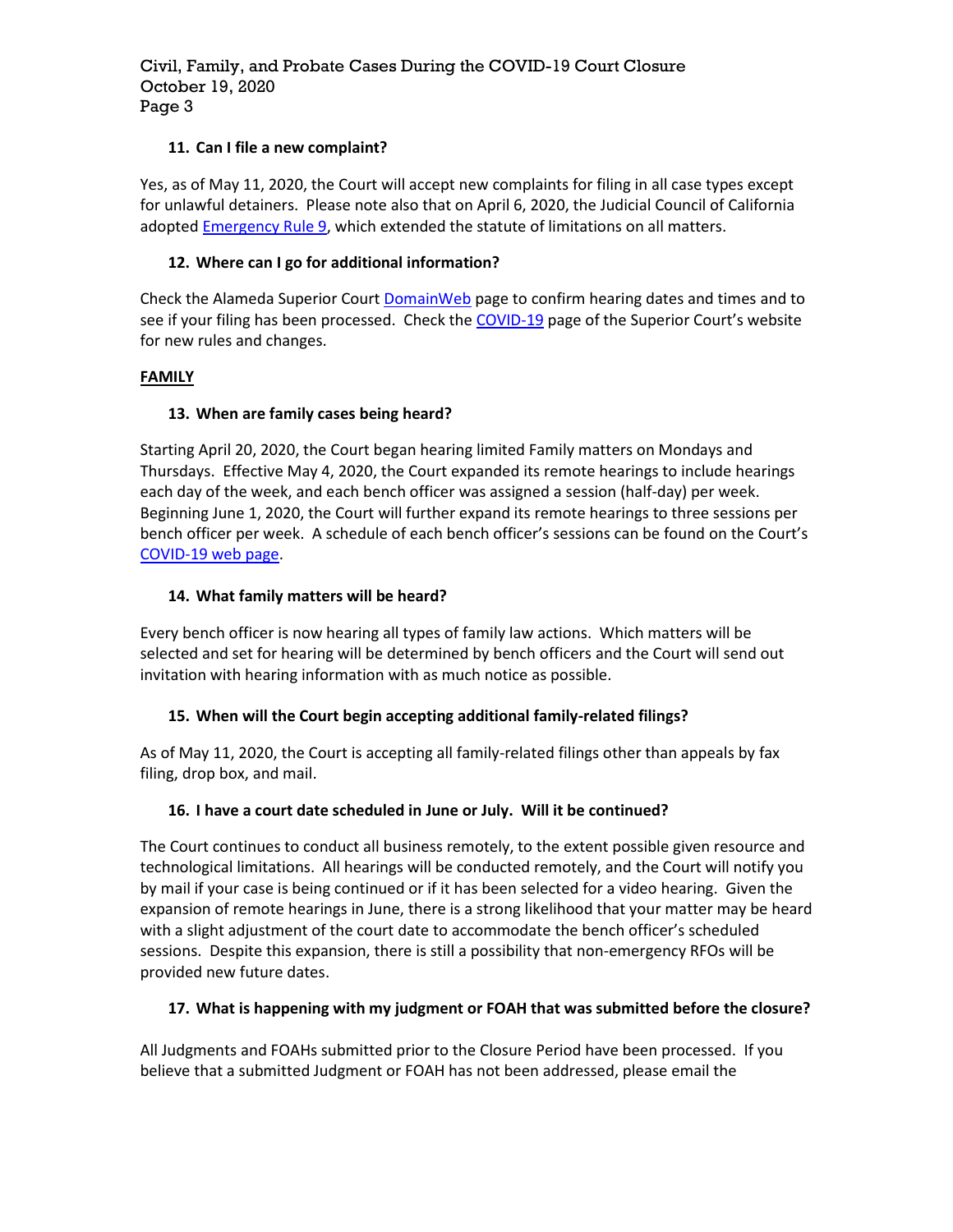#### Civil, Family, and Probate Cases During the COVID-19 Court Closure October 19, 2020 Page 4

department directly or contact the clerk's office to inquire. The Court is now accepting and processing all submitted judgments.

### **18. Is Family Court Services still open and conducting mediation?**

Family Court Services (FCS) is conducting mediation remotely. If you were previously referred to FCS for mediation and are contacted by a Child Custody Recommending Counselor, you should cooperate and participate in the mediation. Day-of-court mediation is available for those parties without previous custody orders or where mediation is urgently needed. FCS is monitoring all calls to their office from 9 a.m. to 5 p.m. daily. The FCS office phone number is 510-690-2500.

### **19. Are settlement conferences or trials being conducted during the Closure Period?**

Commissioner Bishay in Dept. 504 is available to conduct currently scheduled settlement conferences. However, these settlement conferences will be conducted remotely and will be informal, i.e., will likely not involve a courtroom clerk or court reporter. Parties wishing to engage in settlement should review [emergency Local Rule 5.46.](http://www.alameda.courts.ca.gov/Resources/Documents/April%2020,%202020%20-%20Emergency%20Rules%205.26,%205.31,%205.46%20and%205.51.pdf)

Dept. 503 is now conducting trials and will continue to expand capacity within available resources. Parties scheduled for trial in Dept. 503 will receive a trial court order regarding the process and protocol for conducting trials remotely (i.e. how to handle exhibits, witnesses, and pleadings).

#### **PROBATE**

#### **20. When are Probate cases being heard?**

On June 1, 2020, the court expanded remote Probate hearings in both departments to Monday through Friday. Department 202 hears matters in the mornings from 9:30 a.m. to 12 noon. Department 201 hears matters in the afternoons from 1:30p.m. to 4:30p.m. Decedent's estates and trusts are heard on Monday through Wednesday. Conservatorships and guardianships are heard on Thursday and Friday.

#### **21. How do I appear remotely for a Probate case that is on the Probate Calendar?**

Check the examiner notes for the case on the DomainWeb page or the tentative rulings page for the appropriate probate department on the Court's website for instructions. Typically, odd numbered cases are assigned to Department 201 and even numbered cases are assigned the Department 202. The court continuously updates the tentative rulings page for the list of cases and ID numbers for appearing by video or telephone. You may also contact the clerk in the respective department for assistance with remote appearances at [dept201@alameda.courts.ca.gov](mailto:dept201@alameda.courts.ca.gov) o[r dept202@alameda.courts.ca.gov.](mailto:dept202@alameda.courts.ca.gov)

#### **22. How can I obtain certified copies?**

You may make a request for certified copies by mail or through the drop box at the Berkeley Courthouse. You must include a check for \$40 for each certified copy and \$0.50 per page for the document you want certified.